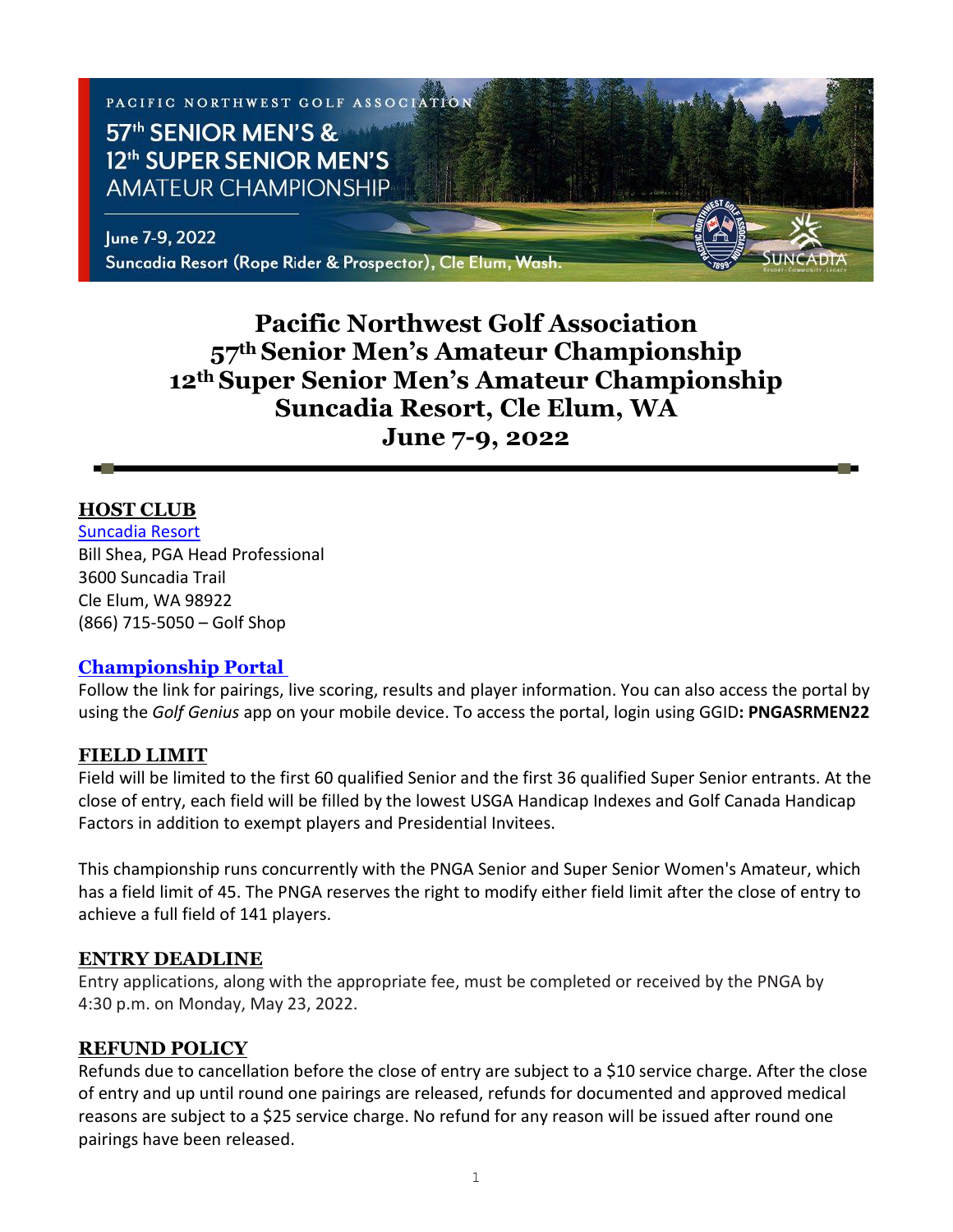**Note:** Players who cancel and are replaced by a player on the waiting list will only be subject to a \$10 service fee.

## **COURSE YARDAGE**

Course yardage is subject to change based on weather/course conditions. Hole-by-hole yardages are posted on the championship portal and will be emailed to players.

**Senior Men's Yardage: Prospector:** 6,624 yards, par-72 **Rope Rider**: 6,658 par-72 **Super Senior Men's Yardage: Prospector:** 6,222 yards, par-72 **Rope Rider**: 6,148 par-72

## **ONSITE REGISTRATION**

All contestants must register in person with the PNGA at Suncadia Resort prior to starting round one play. Registration will be during the following times:

**MONDAY, JUNE 6: 11:30 a.m. – 4:00 p.m. at Prospector Clubhouse TUESDAY, JUNE 7: 6:30 a.m. – 2:00 p.m. at Rope Rider Pro Shop**

## **STARTING TIMES AND PAIRINGS**

Round one and two starting times will be released at least one week prior. Round three starting times will be based on 36-hole scores. **Preferred starting time requests will not be accepted.** Starting times will be posted on the PNGA website [\(thepnga.org\)](http://www.thepnga.org/), on the Championship Portal and will be emailed to players.

## **SCHEDULE**

54-hole stroke play (gross only). In the event of a tie for either championship, a hole-by-hole playoff will be held immediately following play to determine the winner.

| <b>TUESDAY, JUNE 7</b>   | Starting times off the #1 tee at Rope Rider<br>7:00 a.m. $-2:40$ p.m.<br>Senior Men / Super Senior Men / Senior Women / Super Senior Women  |
|--------------------------|---------------------------------------------------------------------------------------------------------------------------------------------|
| <b>WEDNESDAY, JUNE 8</b> | Starting times off the #1 tee at Prospector<br>7:00 a.m. $-2:40$ p.m.<br>Super Senior Men / Super Senior Women / Senior Women / Senior Men  |
| <b>THURSDAY, JUNE 9</b>  | Starting times off the #1 tee at Prospector<br>7:00 a.m. $-$ 2:40 p.m.<br>Senior Women / Super Senior Women / Senior Men / Super Senior Men |

## **PRACTICE ROUND**

Contestants may play one complimentary practice round prior to the championship on the Prospector Course. Hosted practice rounds will be available in the afternoon on Monday, June 6 for out of town contestants. Local contestants can play their hosted practice round during the week prior on a space available basis at the discretion of the golf shop. Non-hosted practice rounds will be available on the Rope Rider course on Monday - Thursday for \$79 or after 2:00 p.m. on Sunday, June 5th for \$99.

All practice round starting times are at the discretion of the golf shop staff. Tee times can be made by calling the Prospector Golf Shop at (866) 715-5050, beginning on May 24 after the entries have closed and the field is set.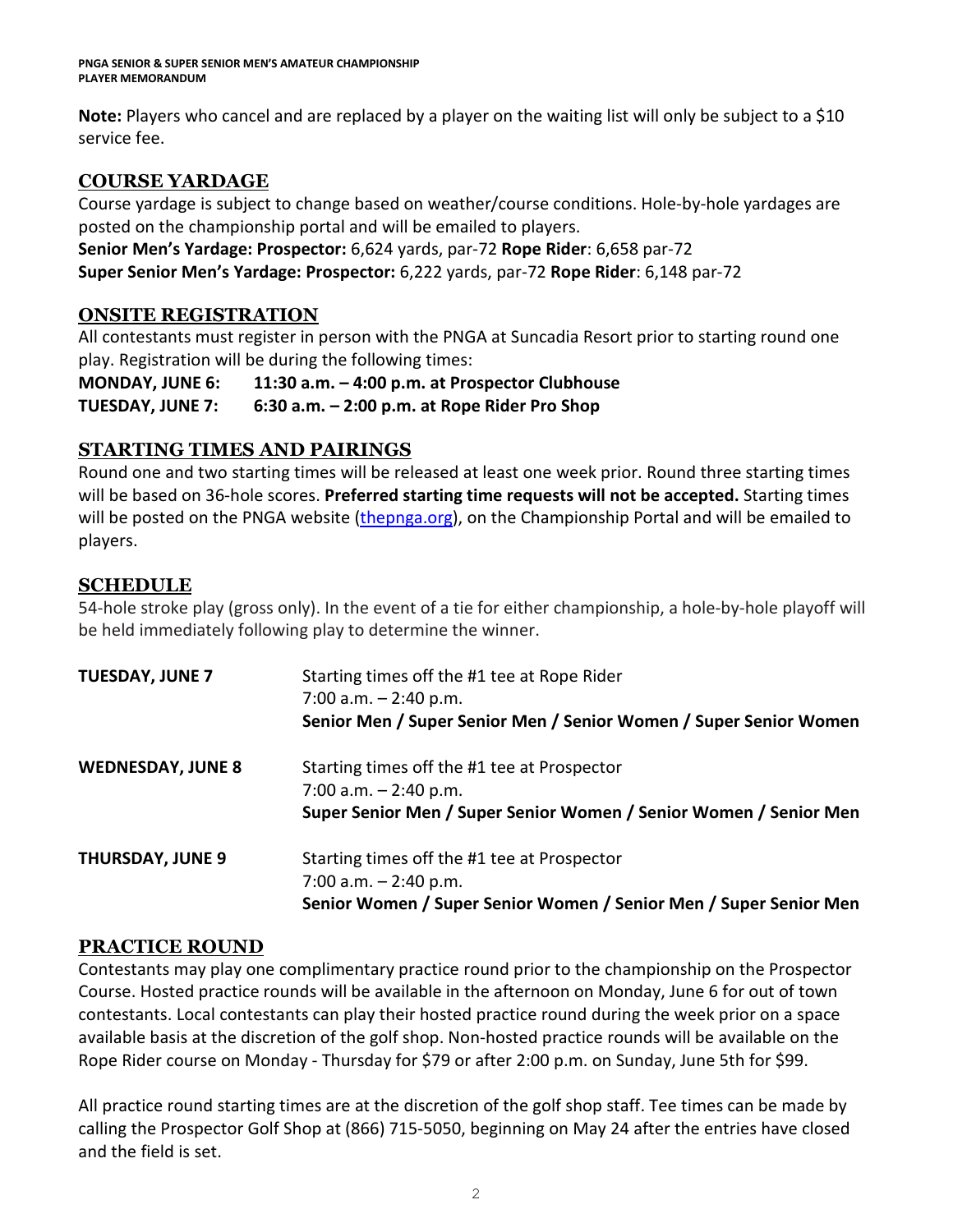## **FOOD SERVICE (NO-HOST)**

Portals restaurant at the loge will be open each day at 7:00 a.m. for breakfast service with grab and go items available. The Stovehouse restaurant at Prospector will be open for lunch and dinner service each day. The snack bar will be open each day at 11:00 a.m.

## **BOTTLED WATER**

The PNGA will provide bottled water during the championship. Coolers will be at multiple locations on the golf course. A beverage cart will not be on the course during play.

## **HOSTED LUNCH**

Each contestant will receive a \$25 gift card to Stovehouse Restaurant. Gift cards will be handed out during registration.

## **METHODS OF PAYMENT**

All major credit cards and cash.

## **HOURS OF OPERATION**

The golf shop and driving range will be open each day from 6:00 a.m. to 7:00 p.m.

## **RANGE BALLS**

Warm up range balls will be provided to contestants on the driving range each day from 6:00 a.m. - 2:40 p.m. **NOTE:** The driving range is located at the Prospector Course. Players are responsible for transporting themselves from the range to the Rope Rider Course during Round 1. Golf carts cannot be taken from the range to Rope Rider.

## **CARTS**

Carts are included in the entry fee and mandatory for the championship. Players will be paired together on carts and all players will be required to sign a cart rental agreement each day on the first tee. Carts will be staged outside the golf shop before each round.

## **SPECTATOR CARTS**

To provide an equal championship platform for all competitors, the use of carts by spectators is not permitted by the PNGA.

## **CHAMPIONSHIP ACCOMMODATIONS FOR DISABLED SPECTATORS**

The PNGA is committed to providing an enjoyable spectator experience for people with disabilities at PNGA championships. Requests from spectators seeking transportation onto the golf course due to a permanent disability, as defined under the Americans with Disabilities Act (ADA), should be submitted one week in advance to the PNGA Championship Department. While spectator carts may not always be available at each site, the PNGA will make every effort to accommodate these requests when available.

Generally, an ADA covered disability is defined as a "physical or mental impairment that substantially limits one or more of the major life activities of the individual". See, 42 USCA §12102. Spectators with a "temporary" injury or impairment that is not an ADA disability will not be allowed use of a golf cart under this Policy.

Spectators with transportation needs must contact the PNGA Championship Department prior to the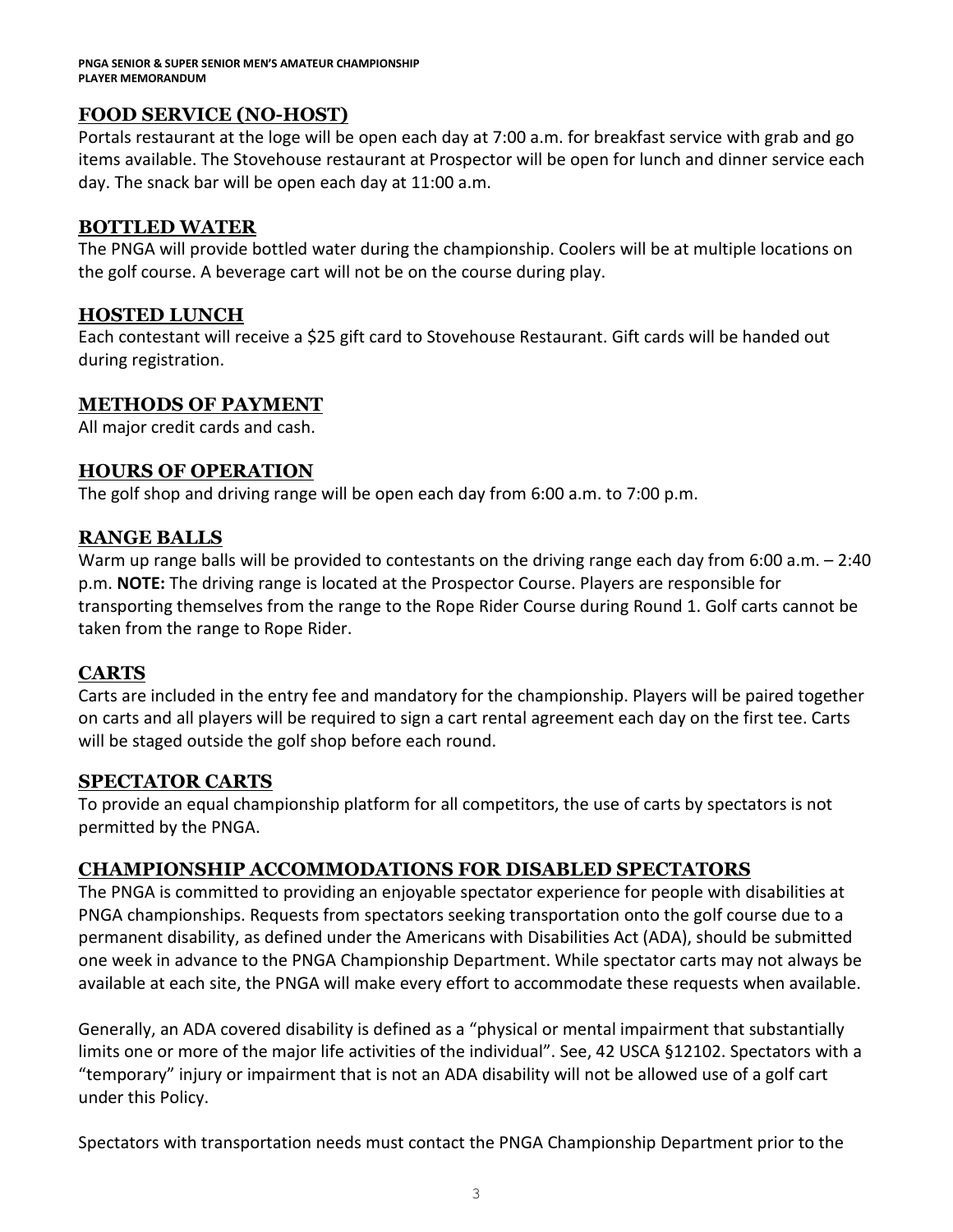#### **PNGA SENIOR & SUPER SENIOR MEN'S AMATEUR CHAMPIONSHIP PLAYER MEMORANDUM**

championship. This full policy is available at the following link: [thepnga.org/championship](https://thepnga.org/championship-home/championship-policies/)[home/championship-policies/](https://thepnga.org/championship-home/championship-policies/)

## **CADDIES**

Host club caddies will not be available. A player may provide his own caddie. Caddies will be required to wear a caddie bib provided on the starting tee.

## **PRIZES**

All prizes will be awarded according to 54-hole, stroke play scores (gross only) in each championship. **Champion & Runner-Up:** Crystal award and merchandise credit. **Other high finishers** will receive merchandise credit. All merchandise credit must be redeemed in the Suncadia golf shops.

Awards will be given to any contestant who scores a hole-in-one or eagle during the championship.

## **AWARDS CEREMONY**

The PNGA will host an awards ceremony on Thursday, June 9 immediately upon completion of each championship. Location: Outside on the patio near #18 green at Prospector.

## **EXEMPTIONS**

Champion of the PNGA Senior Men's Amateur Championship will receive a lifetime exemption into the PNGA Senior Men's Amateur Championship. Champion of the PNGA Super Senior Men's Amateur Championship will receive a lifetime exemption into the PNGA Super Senior Men's Amateur Championship.

## **PERFORMANCE POINTS**

Performance Points breakdowns are provided by each association. Use the links to find the Performance Points from your association. [Washington](https://wagolf.org/play/performance-points-list/) Golf Points | British [Columbia](http://britishcolumbiagolf.org/performance/orders-of-merit) Golf Points | [Idaho](http://theiga.org/championship-home/team-points-standings/) Golf [Association](http://theiga.org/championship-home/team-points-standings/) Points | Oregon Golf [Association](http://oga.org/competitions/points-lists) Points

## **GHIN SCORE POSTING**

The PNGA will post competition scores for all players to the USGA GHIN System. Scores will be submitted to BC Golf for posting in Canada.

## **STROKE LIMIT POLICY**

Players must return a score within 12 strokes of the course rating in at least one of the three rounds. Failure to do so will disqualify the player from entering the PNGA Senior or Super Senior Men's Amateur Championship for a minimum of one year.

## **DRESS CODE**

Players and caddies must be neat in appearance with respect to personal grooming and clothing while on host club property. The PNGA Dress Code Policy is available at the following link: [thepnga.org/championship-home/championship-policies/](https://thepnga.org/championship-home/championship-policies/) and will be provided to all players, along with any additional measures required by the host club, in the Player Memorandum.

## **CODE OF CONDUCT**

The PNGA expects all contestants, caddies, gallery, and guests to exhibit proper conduct and behavior on the golf course and anywhere on club property during a PNGA championship. Unbecoming conduct